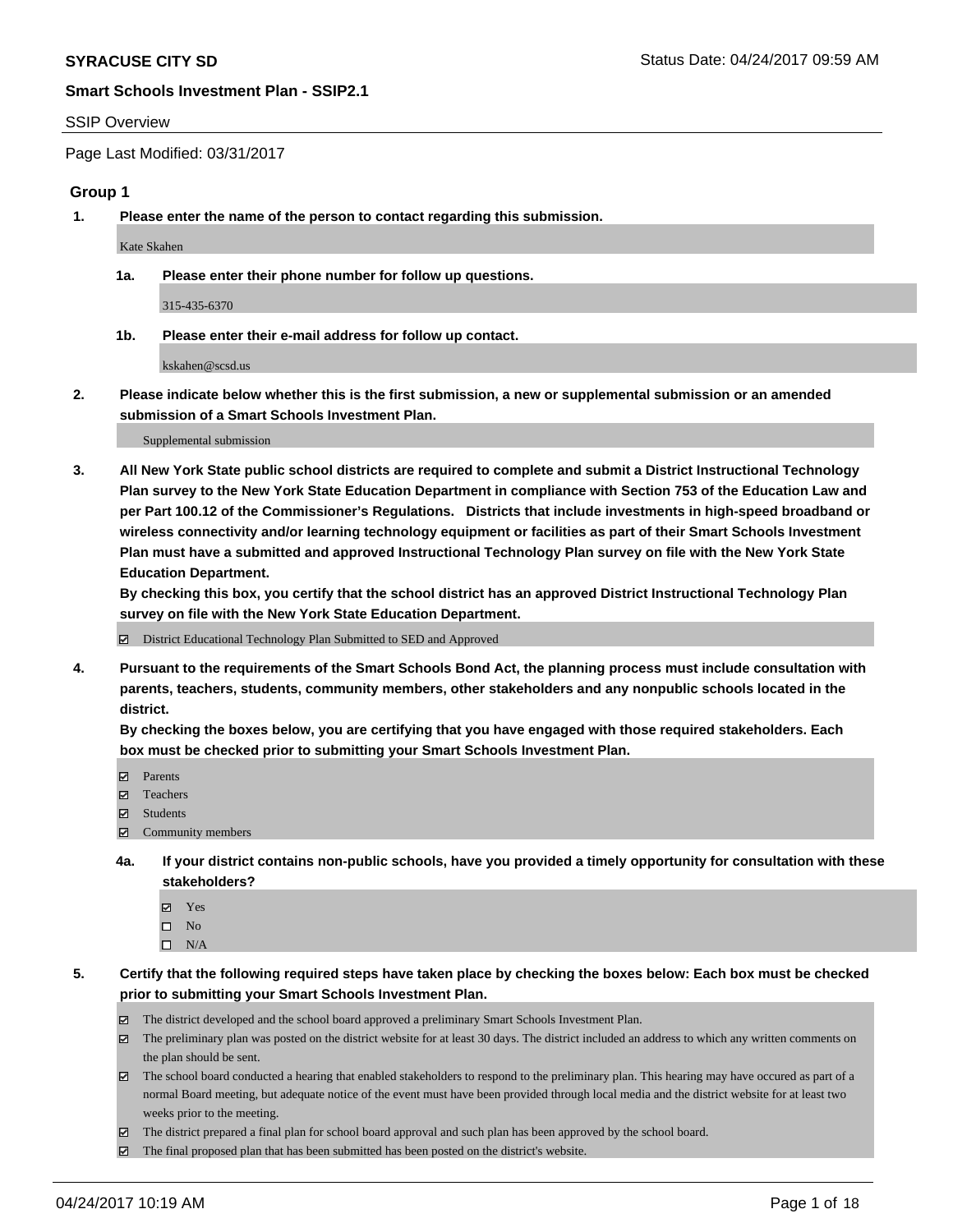### SSIP Overview

Page Last Modified: 03/31/2017

**5a. Please upload the proposed Smart Schools Investment Plan (SSIP) that was posted on the district's website, along with any supporting materials. Note that this should be different than your recently submitted Educational Technology Survey. The Final SSIP, as approved by the School Board, should also be posted on the website and remain there during the course of the projects contained therein.**

Final-SSIP2.1-ExecSummary.pdf

**5b. Enter the webpage address where the final Smart Schools Investment Plan is posted. The Plan should remain posted for the life of the included projects.**

http://www.syracusecityschools.com/districtpage.cfm?pageid=4270

**6. Please enter an estimate of the total number of students and staff that will benefit from this Smart Schools Investment Plan based on the cumulative projects submitted to date.**

24,987

**7. An LEA/School District may partner with one or more other LEA/School Districts to form a consortium to pool Smart Schools Bond Act funds for a project that meets all other Smart School Bond Act requirements. Each school district participating in the consortium will need to file an approved Smart Schools Investment Plan for the project and submit a signed Memorandum of Understanding that sets forth the details of the consortium including the roles of each respective district.**

 $\Box$  The district plans to participate in a consortium to partner with other school district(s) to implement a Smart Schools project.

**8. Please enter the name and 6-digit SED Code for each LEA/School District participating in the Consortium.**

| <b>Partner LEA/District</b> | <b>ISED BEDS Code</b> |
|-----------------------------|-----------------------|
| (No Response)               | (No Response)         |

**9. Please upload a signed Memorandum of Understanding with all of the participating Consortium partners.**

(No Response)

**10. Your district's Smart Schools Bond Act Allocation is:**

\$27,150,068

**11. Enter the budget sub-allocations by category that you are submitting for approval at this time. If you are not budgeting SSBA funds for a category, please enter 0 (zero.) If the value entered is \$0, you will not be required to complete that survey question.**

|                                              | Sub-        |
|----------------------------------------------|-------------|
|                                              | Allocations |
| <b>School Connectivity</b>                   | 350,000     |
| <b>Connectivity Projects for Communities</b> | 0           |
| Classroom Technology                         | 0           |
| Pre-Kindergarten Classrooms                  | 0           |
| Replace Transportable Classrooms             | 0           |
| <b>High-Tech Security Features</b>           | 0           |
| Totals:                                      | 350,000     |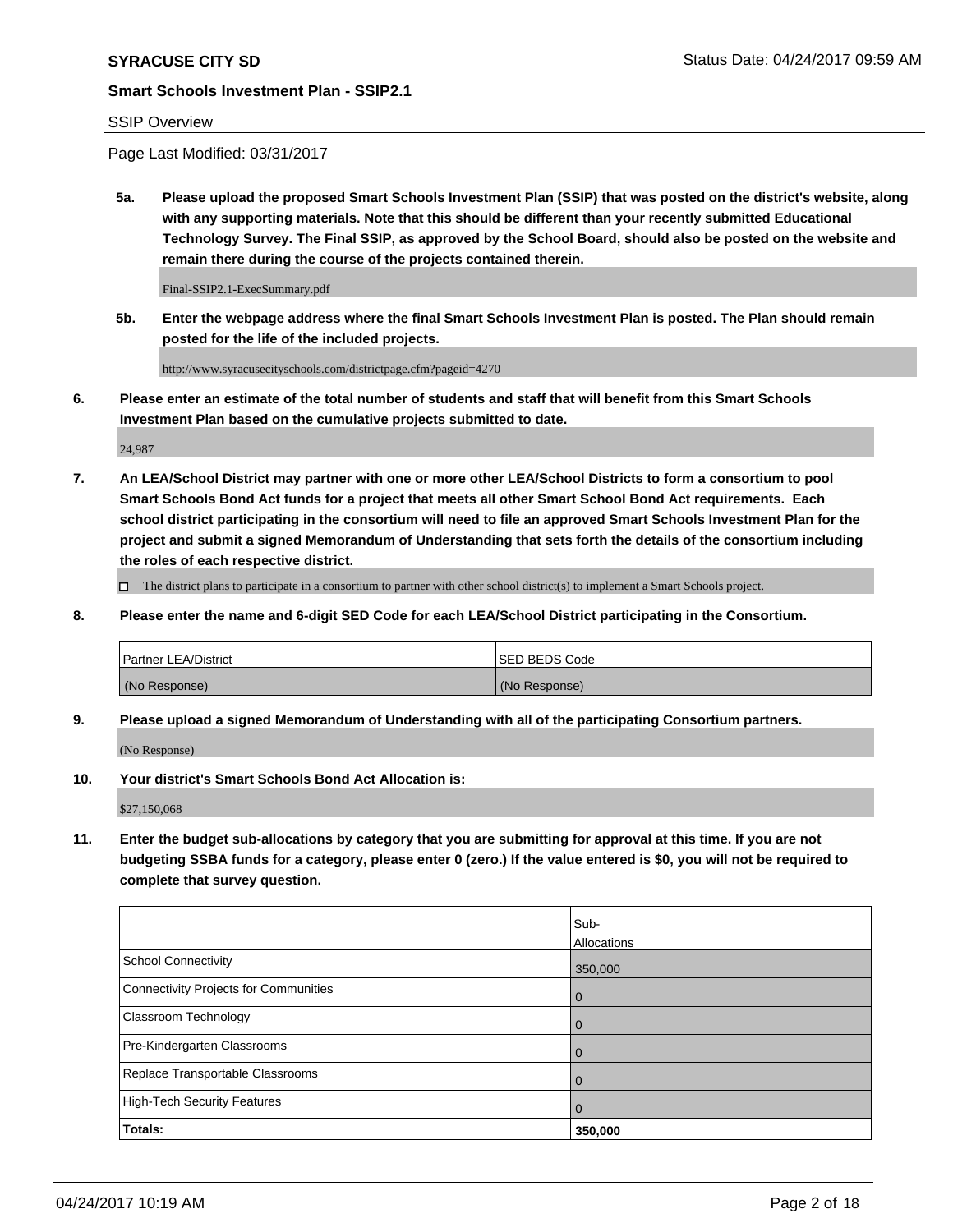### School Connectivity

Page Last Modified: 03/31/2017

# **Group 1**

- **1. In order for students and faculty to receive the maximum benefit from the technology made available under the Smart Schools Bond Act, their school buildings must possess sufficient connectivity infrastructure to ensure that devices can be used during the school day. Smart Schools Investment Plans must demonstrate that:**
	- **sufficient infrastructure that meets the Federal Communications Commission's 100 Mbps per 1,000 students standard currently exists in the buildings where new devices will be deployed, or**
	- **is a planned use of a portion of Smart Schools Bond Act funds, or**
	- **is under development through another funding source.**

**Smart Schools Bond Act funds used for technology infrastructure or classroom technology investments must increase the number of school buildings that meet or exceed the minimum speed standard of 100 Mbps per 1,000 students and staff within 12 months. This standard may be met on either a contracted 24/7 firm service or a "burstable" capability. If the standard is met under the burstable criteria, it must be:**

**1. Specifically codified in a service contract with a provider, and**

**2. Guaranteed to be available to all students and devices as needed, particularly during periods of high demand, such as computer-based testing (CBT) periods.**

# **Please describe how your district already meets or is planning to meet this standard within 12 months of plan submission.**

*In order to meet the Federal Communications Commission's 100 Mbps per 1,000 students' requirement, the district would be required to have 2008.4 Mbps Internet connection. The district currently has a 1000Mb Internet connection through our current Internet provider. With our current Internet provider and with the current equipment we have in place, our maximum Internet connection available would be 2000 Mbps. At this time, we are not currently utilizing the full capacity of the 1000 Mbps Internet connection we currently have. Even with the expansion of digital devices to meet our Instructional Technology plan, it is not expected that within the next 12 months we will exceed the demand for 1500 Mbps of usage. When the district deploys the additional devices which are called for in the SSIP1.1 plan, we will contact our Internet Service Provider and have them dedicate the additional bandwidth required to bring the district to a total of 1500 Mbps of available bandwidth.* 

# **1a. If a district believes that it will be impossible to meet this standard within 12 months, it may apply for a waiver of this requirement, as described on the Smart Schools website. The waiver must be filed and approved by SED prior to submitting this survey.**

By checking this box, you are certifying that the school district has an approved waiver of this requirement on file with the New York State Education Department.

#### **2. Connectivity Speed Calculator (Required)**

|                         | Number of<br>Students | Multiply by<br>100 Kbps | Divide by 1000 Current Speed<br>to Convert to<br>Required<br>Speed in Mb | l in Mb | Expected<br>Speed to be<br>Attained Within Required<br>12 Months | <b>Expected Date</b><br>When<br>Speed Will be<br><b>Met</b> |
|-------------------------|-----------------------|-------------------------|--------------------------------------------------------------------------|---------|------------------------------------------------------------------|-------------------------------------------------------------|
| <b>Calculated Speed</b> | 20,084                | 2,008,400               | 2008.4                                                                   | 2000    | 2000                                                             | (No<br>Response)                                            |

# **3. Describe how you intend to use Smart Schools Bond Act funds for high-speed broadband and/or wireless connectivity projects in school buildings.**

*It is the District's intention to replace the existing emergency generator located at our Network Operations Center (NOC) because it is past the end of its useful life. The NOC also requires special cooling and the current HVAC cooling back up is insufficient if the rooftop unit fails. A new rooftop unit is required and existing unit will be refurbished to be a HVAC back up system. The NOC houses the District's servers which control card access, security cameras and computer networks along with other systems crucial to operations.*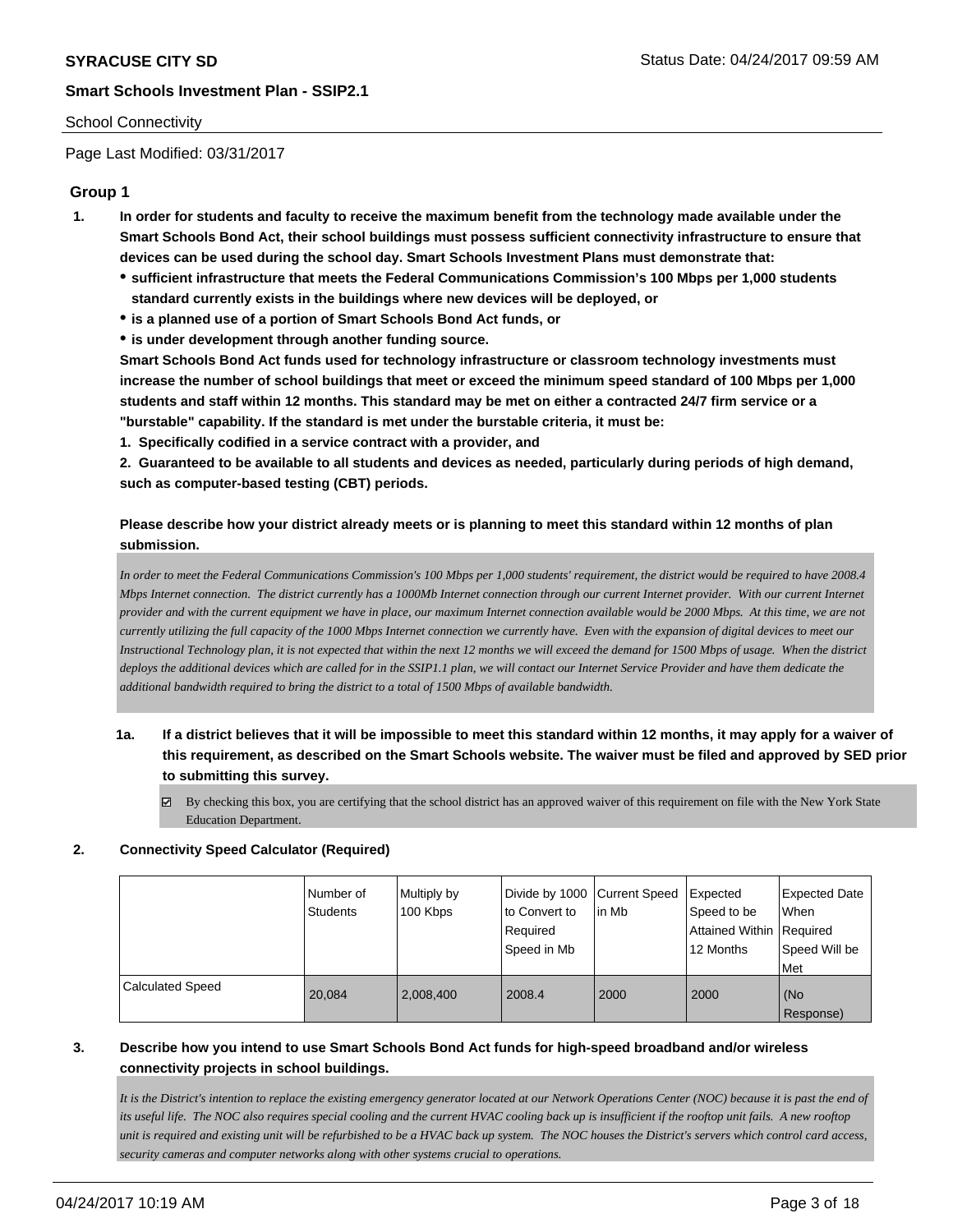### School Connectivity

Page Last Modified: 03/31/2017

**4. Describe the linkage between the district's District Instructional Technology Plan and the proposed projects. (There should be a link between your response to this question and your response to Question 1 in Part E. Curriculum and Instruction "What are the district's plans to use digital connectivity and technology to improve teaching and learning?)**

*One of the main focuses of the Instructional Technology Plan is to create a Blended Personalized Learning Model. Our proposed model includes additional devices for each classroom to create a Personalized Learning center within the classroom. The students will then have an opportunity to receive direct instruction from the teacher, collaboration time, and individualized instruction through the proposed additional digital devices. Teachers are currently working on a pilot of the Blended Personalized Learning model and have begun to identify preferred curriculum, projects, and content that redefine the learning opportunities within the classroom.*

*As the use of digital content continues to expand district wide and becomes a part of daily instructional tools within the classroom; the need to provide uninterrupted access to this content becomes paramount. As part of the second phase of the SmartSchoolsBond Act, the district's intention is to focus on the need for expansion of network back-up solutions. This includes the creation of a back-up Network Operations Center, enhancements to uninterruptable power supply, redundant internet and network connections, and the addition of failovers for wireless controllers and content filters. Through the creation of back-up systems, network paths, and power supply enhancements it is hoped that the reliability of the network will ensure that access to digital content, collaboration tools, and resources will always be available to students when needed.*

**5. If the district wishes to have students and staff access the Internet from wireless devices within the school building, or in close proximity to it, it must first ensure that it has a robust Wi-Fi network in place that has sufficient bandwidth to meet user demand.**

**Please describe how you have quantified this demand and how you plan to meet this demand.**

The district has worked to place Wireless access points in every classroom in the district as well as auditoriums, gymnasiums and some office spaces. It has been developed to handle both density of devices and area coverage. Bandwidth has also been increased in recent years both on the WAN and the broadband with the ISP. The network is consistently monitored to see if adjustments need to be made, as well as a helpdesk support system in place to allow schools to easily notify the Technology department if any issues arise.

**6. As indicated on Page 5 of the guidance, the Office of Facilities Planning will have to conduct a preliminary review of all capital projects, including connectivity projects. Please indicate on a separate row each project number given to you by the Office of Facilities Planning.**

| l Proiect Number      |  |
|-----------------------|--|
| 42-18-00-01-0-125-012 |  |

**7. Certain high-tech security and connectivity infrastructure projects may be eligible for an expedited review process as determined by the Office of Facilities Planning.**

**Was your project deemed eligible for streamlined review?**

No

**8. Include the name and license number of the architect or engineer of record.**

| Name       | License Number |
|------------|----------------|
| Rae Butler | 81442          |

**9. If you are submitting an allocation for School Connectivity complete this table. Note that the calculated Total at the bottom of the table must equal the Total allocation for this category that you entered in the SSIP Overview overall budget.**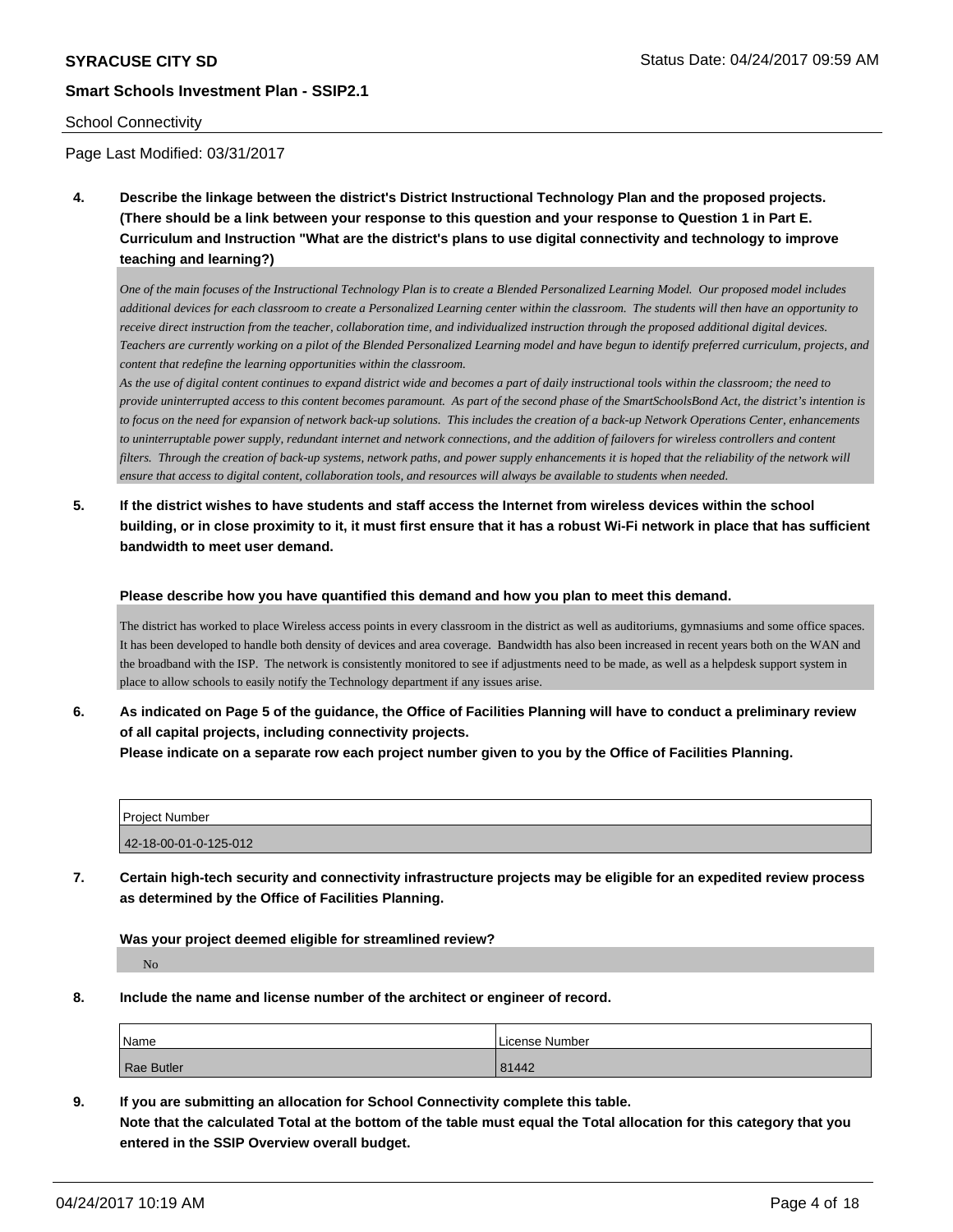# School Connectivity

Page Last Modified: 03/31/2017

|                                            | Sub-          |
|--------------------------------------------|---------------|
|                                            | Allocation    |
| Network/Access Costs                       | (No Response) |
| <b>Outside Plant Costs</b>                 | (No Response) |
| School Internal Connections and Components | 300,000       |
| <b>Professional Services</b>               | 30,000        |
| Testing                                    | (No Response) |
| <b>Other Upfront Costs</b>                 | 20,000        |
| <b>Other Costs</b>                         | (No Response) |
| Totals:                                    | 350,000       |

**10. Please detail the type, quantity, per unit cost and total cost of the eligible items under each sub-category. This is especially important for any expenditures listed under the "Other" category. All expenditures must be eligible for tax-exempt financing to be reimbursed through the SSBA. Sufficient detail must be provided so that we can verify this is the case. If you have any questions, please contact us directly through smartschools@nysed.gov. NOTE: Wireless Access Points should be included in this category, not under Classroom Educational Technology, except those that will be loaned/purchased for nonpublic schools.**

| Select the allowable expenditure | Item to be purchased         | Quantity      | Cost per Item | <b>Total Cost</b> |
|----------------------------------|------------------------------|---------------|---------------|-------------------|
| type.                            |                              |               |               |                   |
| Repeat to add another item under |                              |               |               |                   |
| each type.                       |                              |               |               |                   |
| <b>Connections/Components</b>    | 150 Kw Generator Nat Gas/CAT |               | 107,500       | 107,500           |
| <b>Connections/Components</b>    | HVAC - Liebert 15 ton unit   |               | 96,250        | 192,500           |
| <b>Professional Services</b>     | <b>Architect Services</b>    |               | 30,000        | 30,000            |
| <b>Other Costs</b>               | Insurance, OHP, etc          | (No Response) | 20,000        | 20,000            |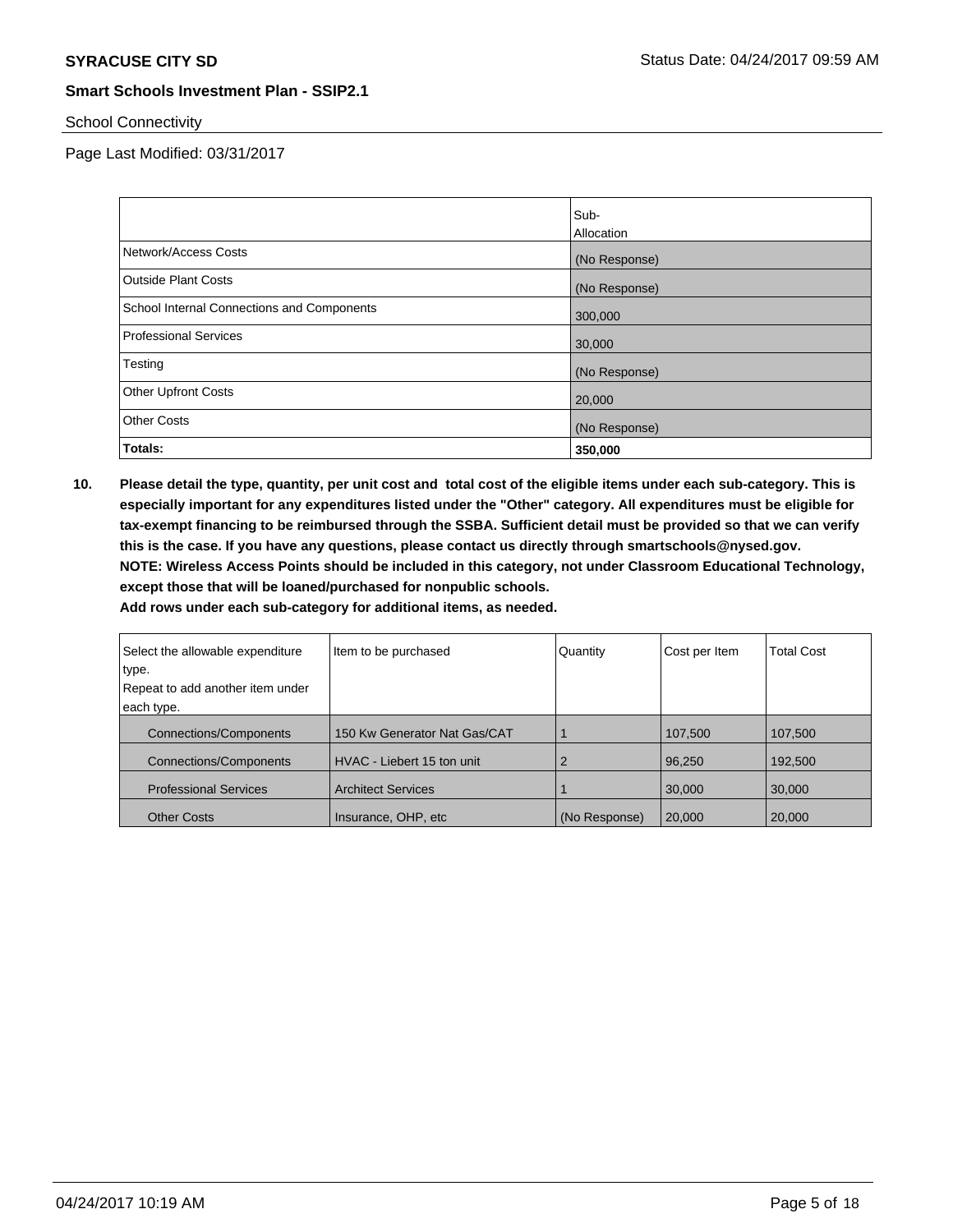Community Connectivity (Broadband and Wireless)

Page Last Modified: 03/31/2017

### **Group 1**

**1. Describe how you intend to use Smart Schools Bond Act funds for high-speed broadband and/or wireless connectivity projects in the community.**

(No Response)

**2. Please describe how the proposed project(s) will promote student achievement and increase student and/or staff access to the Internet in a manner that enhances student learning and/or instruction outside of the school day and/or school building.**

(No Response)

**3. Community connectivity projects must comply with all the necessary local building codes and regulations (building and related permits are not required prior to plan submission).**

 $\Box$  I certify that we will comply with all the necessary local building codes and regulations.

**4. Please describe the physical location of the proposed investment.**

(No Response)

**5. Please provide the initial list of partners participating in the Community Connectivity Broadband Project, along with their Federal Tax Identification (Employer Identification) number.**

| <b>Project Partners</b> | Federal ID#     |
|-------------------------|-----------------|
| (No Response)           | l (No Response) |

**6. If you are submitting an allocation for Community Connectivity, complete this table. Note that the calculated Total at the bottom of the table must equal the Total allocation for this category that you entered in the SSIP Overview overall budget.**

|                                    | Sub-Allocation |
|------------------------------------|----------------|
| Network/Access Costs               | (No Response)  |
| Outside Plant Costs                | (No Response)  |
| <b>Tower Costs</b>                 | (No Response)  |
| <b>Customer Premises Equipment</b> | (No Response)  |
| <b>Professional Services</b>       | (No Response)  |
| Testing                            | (No Response)  |
| <b>Other Upfront Costs</b>         | (No Response)  |
| <b>Other Costs</b>                 | (No Response)  |
| Totals:                            | 0              |

**7. Please detail the type, quantity, per unit cost and total cost of the eligible items under each sub-category. This is especially important for any expenditures listed under the "Other" category. All expenditures must be capital-bond eligible to be reimbursed through the SSBA. If you have any questions, please contact us directly through smartschools@nysed.gov.**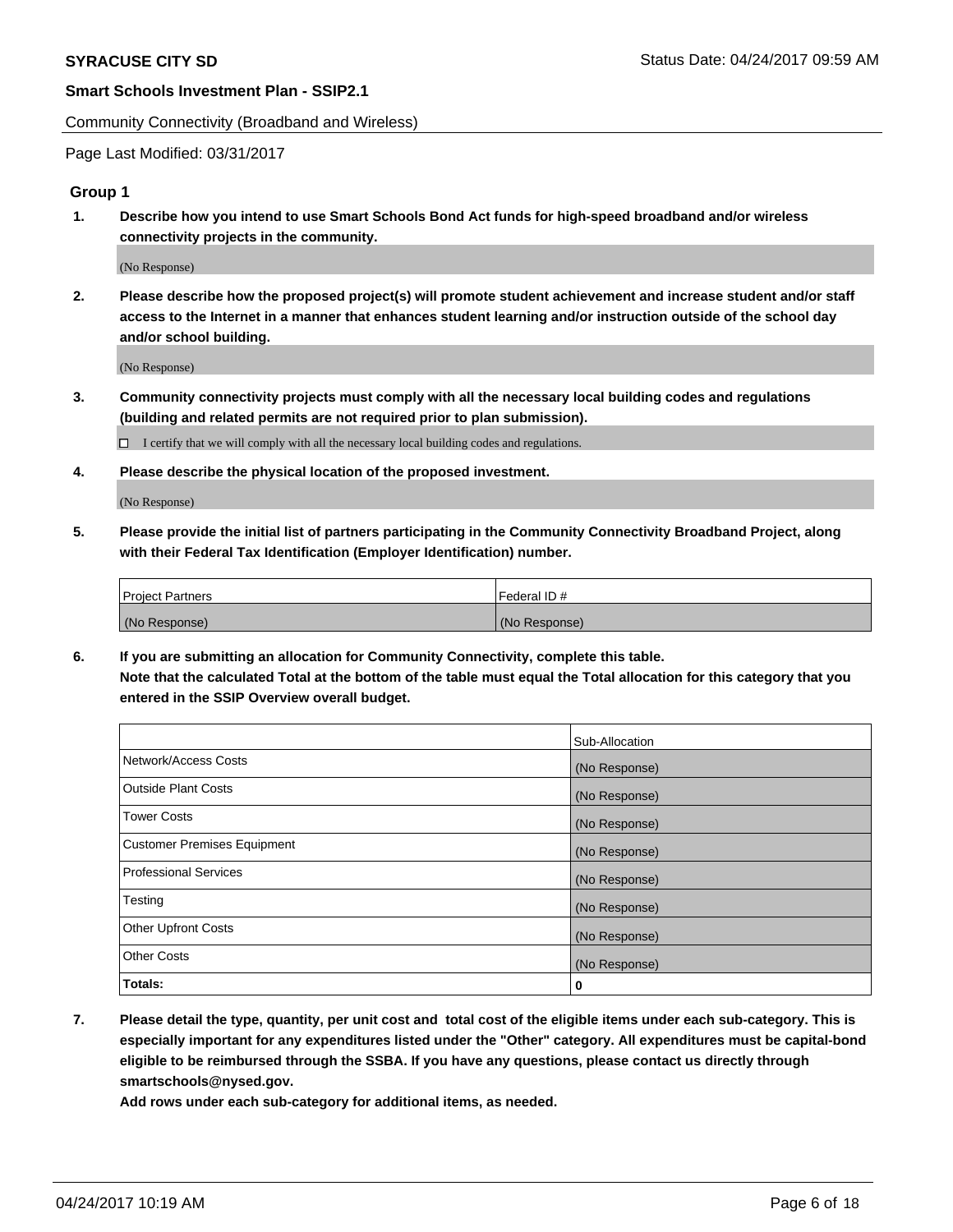Community Connectivity (Broadband and Wireless)

Page Last Modified: 03/31/2017

| Select the allowable expenditure | Item to be purchased | Quantity      | Cost per Item | <b>Total Cost</b> |
|----------------------------------|----------------------|---------------|---------------|-------------------|
| type.                            |                      |               |               |                   |
| Repeat to add another item under |                      |               |               |                   |
| each type.                       |                      |               |               |                   |
| (No Response)                    | (No Response)        | (No Response) | (No Response) | (No Response)     |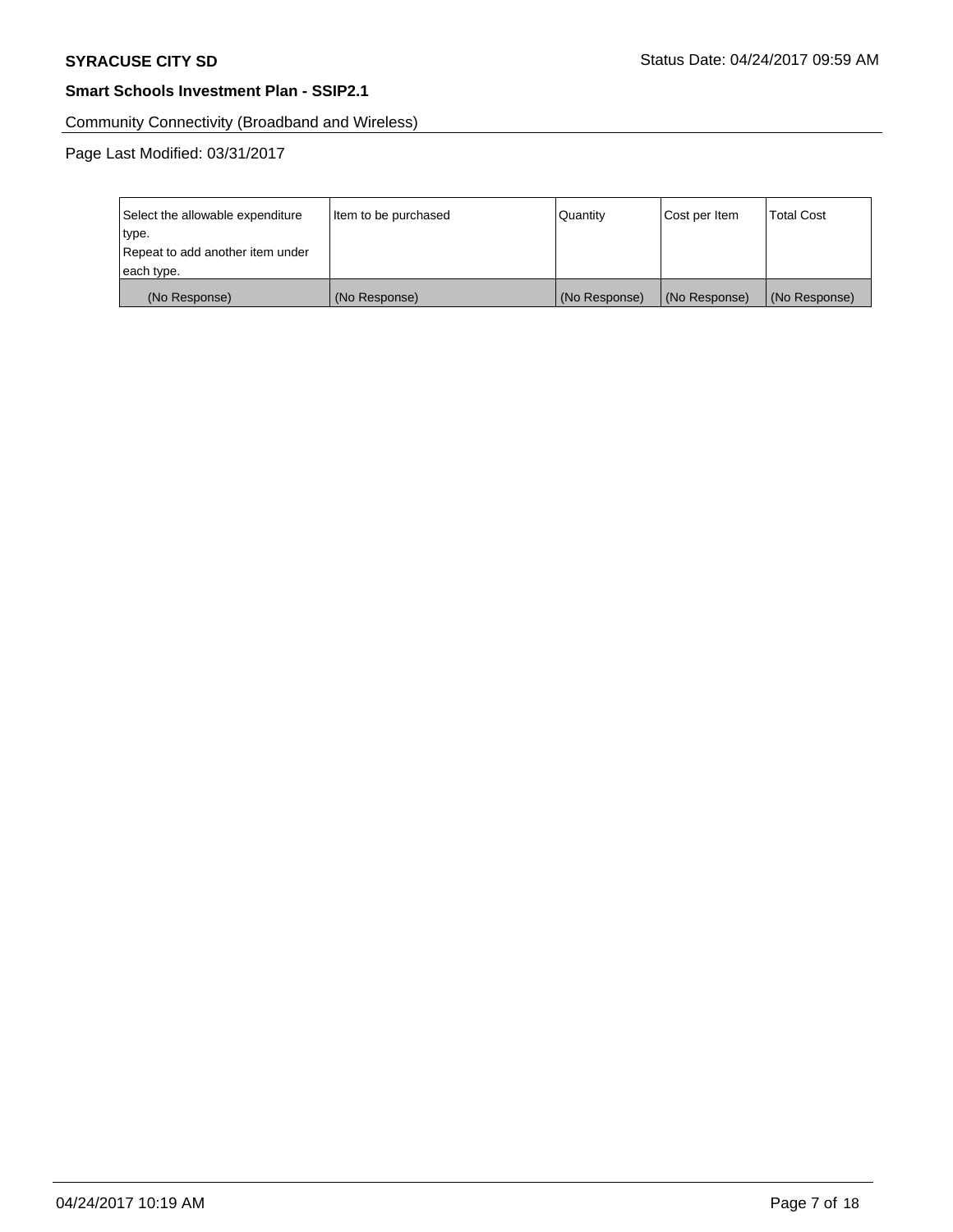### Classroom Learning Technology

Page Last Modified: 03/31/2017

# **Questions**

**1. In order for students and faculty to receive the maximum benefit from the technology made available under the Smart Schools Bond Act, their school buildings must possess sufficient connectivity infrastructure to ensure that devices can be used during the school day. Smart Schools Investment Plans must demonstrate that sufficient infrastructure that meets the Federal Communications Commission's 100 Mbps per 1,000 students standard currently exists in the buildings where new devices will be deployed, or is a planned use of a portion of Smart Schools Bond Act funds, or is under development through another funding source.**

**Smart Schools Bond Act funds used for technology infrastructure or classroom technology investments must increase the number of school buildings that meet or exceed the minimum speed standard of 100 Mbps per 1,000 students and staff within 12 months. This standard may be met on either a contracted 24/7 firm service or a "burstable" capability. If the standard is met under the burstable criteria, it must be:**

- **1. Specifically codified in a service contract with a provider, and**
- **2. Guaranteed to be available to all students and devices as needed, particularly during periods of high demand, such as computer-based testing (CBT) periods.**

**Please describe how your district already meets or is planning to meet this standard within 12 months of plan submission.**

(No Response)

- **1a. If a district believes that it will be impossible to meet this standard within 12 months, it may apply for a waiver of this requirement, as described on the Smart Schools website. The waiver must be filed and approved by SED prior to submitting this survey.**
	- $\Box$  By checking this box, you are certifying that the school district has an approved waiver of this requirement on file with the New York State Education Department.

#### **2. Connectivity Speed Calculator (Required)**

|                         | l Number of<br>Students | Multiply by<br>100 Kbps | Divide by 1000   Current Speed<br>to Convert to<br>Required<br>Speed in Mb | lin Mb           | Expected<br>Speed to be<br>Attained Within Required<br>12 Months | <b>Expected Date</b><br>When<br>Speed Will be<br>Met |
|-------------------------|-------------------------|-------------------------|----------------------------------------------------------------------------|------------------|------------------------------------------------------------------|------------------------------------------------------|
| <b>Calculated Speed</b> | (No<br>Response)        | (No Response)           | (No<br>Response)                                                           | (No<br>Response) | (No<br>Response)                                                 | (No<br>Response)                                     |

**3. If the district wishes to have students and staff access the Internet from wireless devices within the school building, or in close proximity to it, it must first ensure that it has a robust Wi-Fi network in place that has sufficient bandwidth to meet user demand.**

**Please describe how you have quantified this demand and how you plan to meet this demand.**

(No Response)

**4. All New York State public school districts are required to complete and submit an Instructional Technology Plan survey to the New York State Education Department in compliance with Section 753 of the Education Law and per Part 100.12 of the Commissioner's Regulations.**

**Districts that include educational technology purchases as part of their Smart Schools Investment Plan must have a submitted and approved Instructional Technology Plan survey on file with the New York State Education Department.**

 $\Box$  By checking this box, you are certifying that the school district has an approved Instructional Technology Plan survey on file with the New York State Education Department.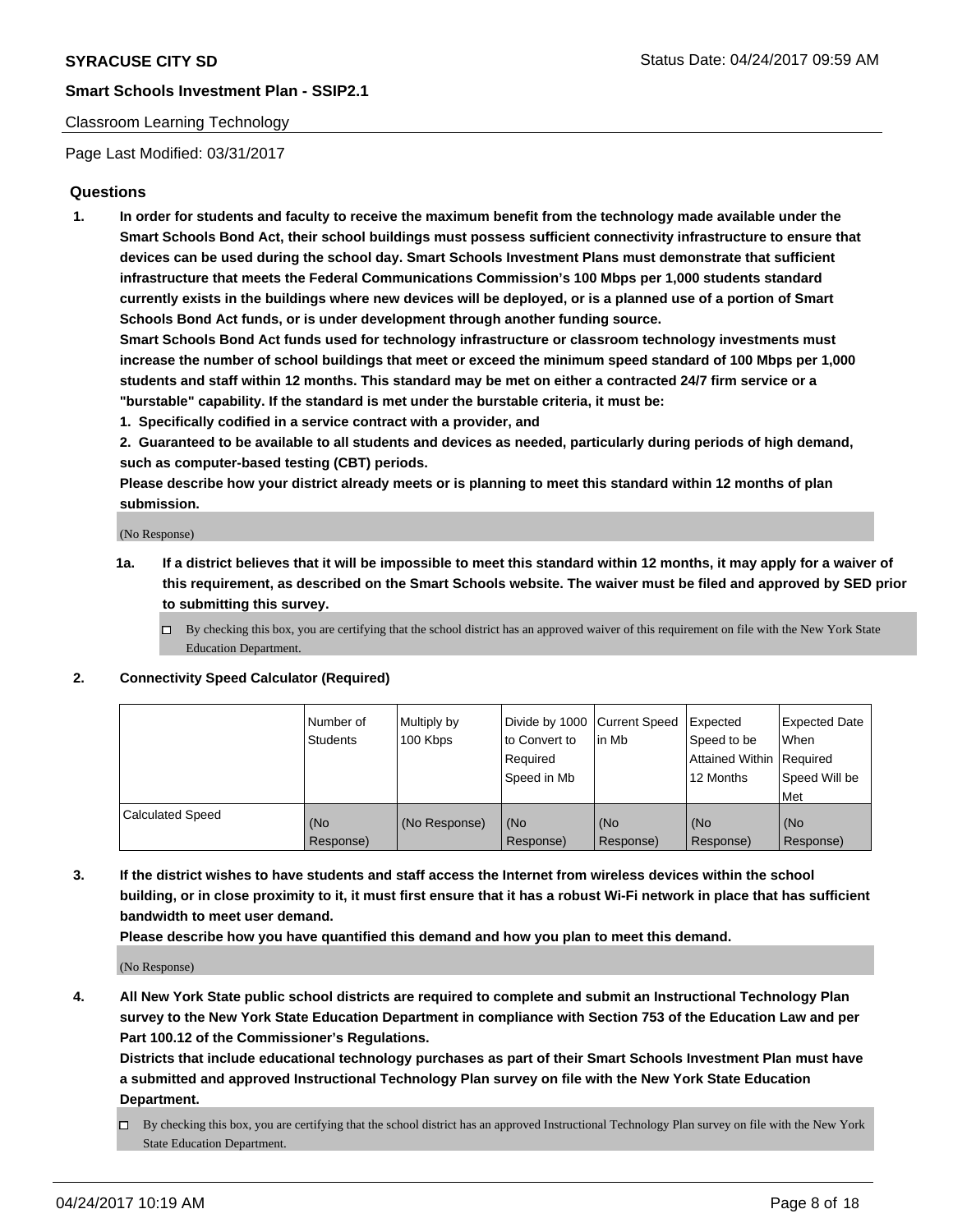#### Classroom Learning Technology

Page Last Modified: 03/31/2017

**5. Describe the devices you intend to purchase and their compatibility with existing or planned platforms or systems. Specifically address the adequacy of each facility's electrical, HVAC and other infrastructure necessary to install and support the operation of the planned technology.**

(No Response)

- **6. Describe how the proposed technology purchases will:**
	- **> enhance differentiated instruction;**
	- **> expand student learning inside and outside the classroom;**
	- **> benefit students with disabilities and English language learners; and**
	- **> contribute to the reduction of other learning gaps that have been identified within the district.**

**The expectation is that districts will place a priority on addressing the needs of students who struggle to succeed in a rigorous curriculum. Responses in this section should specifically address this concern and align with the district's Instructional Technology Plan (in particular Question 2 of E. Curriculum and Instruction: "Does the district's instructional technology plan address the needs of students with disabilities to ensure equitable access to instruction, materials and assessments?" and Question 3 of the same section: "Does the district's instructional technology plan address the provision of assistive technology specifically for students with disabilities to ensure access to and participation in the general curriculum?"**

(No Response)

**7. Where appropriate, describe how the proposed technology purchases will enhance ongoing communication with parents and other stakeholders and help the district facilitate technology-based regional partnerships, including distance learning and other efforts.**

(No Response)

**8. Describe the district's plan to provide professional development to ensure that administrators, teachers and staff can employ the technology purchased to enhance instruction successfully.**

**Note: This response should be aligned and expanded upon in accordance with your district's response to Question 1 of F. Professional Development of your Instructional Technology Plan: "Please provide a summary of professional development offered to teachers and staff, for the time period covered by this plan, to support technology to enhance teaching and learning. Please include topics, audience and method of delivery within your summary."**

(No Response)

- **9. Districts must contact the SUNY/CUNY teacher preparation program that supplies the largest number of the district's new teachers to request advice on innovative uses and best practices at the intersection of pedagogy and educational technology.**
	- By checking this box, you certify that you have contacted the SUNY/CUNY teacher preparation program that supplies the largest number of your new teachers to request advice on these issues.
	- **9a. Please enter the name of the SUNY or CUNY Institution that you contacted.**

(No Response)

**9b. Enter the primary Institution phone number.**

(No Response)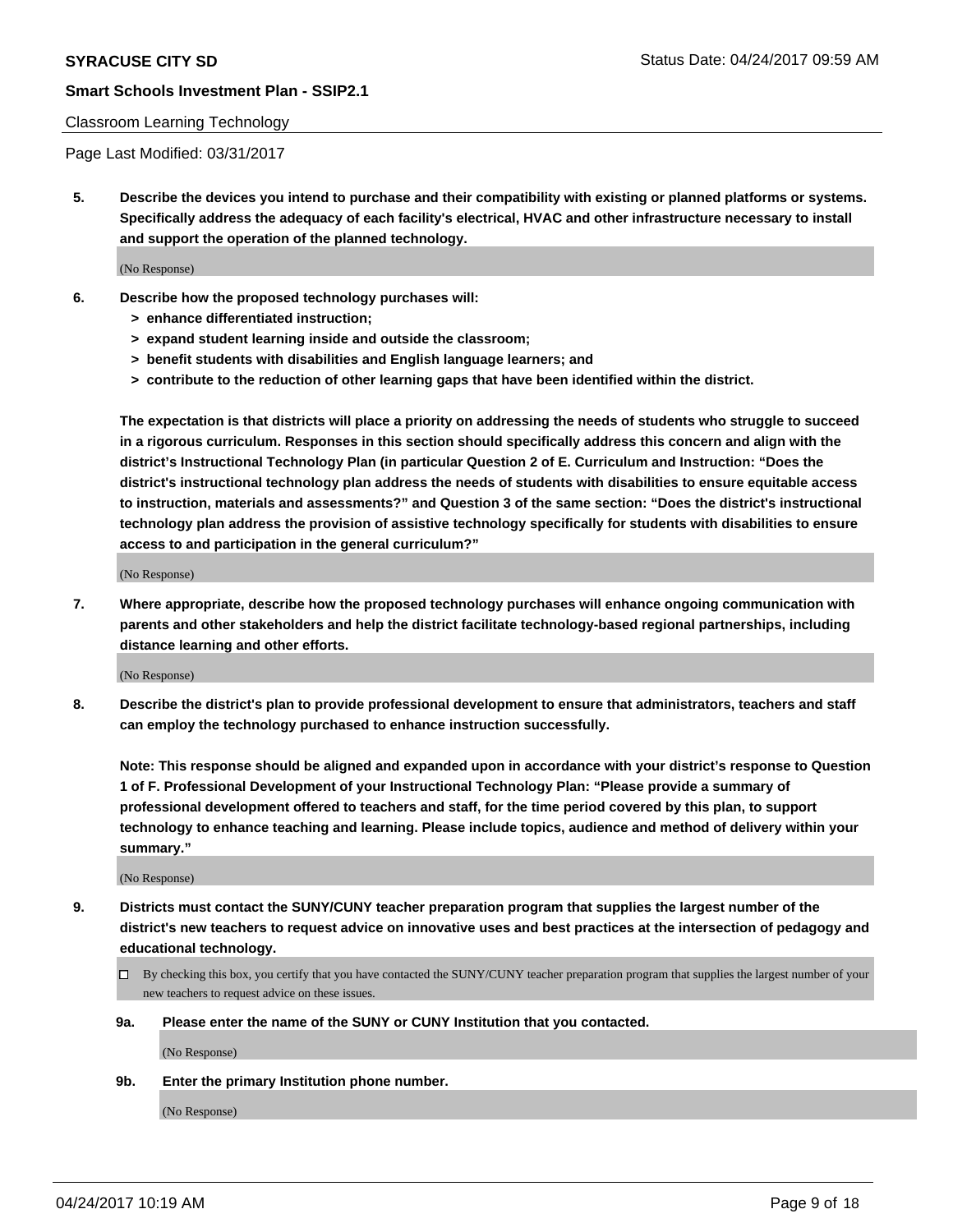# Classroom Learning Technology

Page Last Modified: 03/31/2017

**9c. Enter the name of the contact person with whom you consulted and/or will be collaborating with on innovative uses of technology and best practices.**

(No Response)

**10. A district whose Smart Schools Investment Plan proposes the purchase of technology devices and other hardware must account for nonpublic schools in the district.**

**Are there nonpublic schools within your school district?**

Yes

 $\square$  No

**11. Nonpublic Classroom Technology Loan Calculator**

**The Smart Schools Bond Act provides that any Classroom Learning Technology purchases made using Smart Schools funds shall be lent, upon request, to nonpublic schools in the district. However, no school district shall be required to loan technology in amounts greater than the total obtained and spent on technology pursuant to the Smart Schools Bond Act and the value of such loan may not exceed the total of \$250 multiplied by the nonpublic school enrollment in the base year at the time of enactment.**

**See:**

**http://www.p12.nysed.gov/mgtserv/smart\_schools/docs/Smart\_Schools\_Bond\_Act\_Guidance\_04.27.15\_Final.pdf.**

|                                       | 1. Classroom<br>Technology | l 2. Public<br>Enrollment | 3. Nonpublic<br>Enrollment | l 4. Sum of<br>Public and | 15. Total Per<br>Pupil Sub- | 6. Total<br>Nonpublic Loan                                                                    |
|---------------------------------------|----------------------------|---------------------------|----------------------------|---------------------------|-----------------------------|-----------------------------------------------------------------------------------------------|
|                                       | Sub-allocation             | $(2014-15)$               | $(2014-15)$                | l Nonpublic               | allocation                  | Amount                                                                                        |
|                                       |                            |                           |                            | Enrollment                |                             |                                                                                               |
| Calculated Nonpublic Loan<br>  Amount |                            |                           |                            |                           |                             | (No Response)   (No Response)   (No Response)   (No Response)   (No Response)   (No Response) |

**12. To ensure the sustainability of technology purchases made with Smart Schools funds, districts must demonstrate a long-term plan to maintain and replace technology purchases supported by Smart Schools Bond Act funds. This sustainability plan shall demonstrate a district's capacity to support recurring costs of use that are ineligible for Smart Schools Bond Act funding such as device maintenance, technical support, Internet and wireless fees, maintenance of hotspots, staff professional development, building maintenance and the replacement of incidental items. Further, such a sustainability plan shall include a long-term plan for the replacement of purchased devices and equipment at the end of their useful life with other funding sources.**

 $\Box$  By checking this box, you certify that the district has a sustainability plan as described above.

**13. Districts must ensure that devices purchased with Smart Schools Bond funds will be distributed, prepared for use, maintained and supported appropriately. Districts must maintain detailed device inventories in accordance with generally accepted accounting principles.**

By checking this box, you certify that the district has a distribution and inventory management plan and system in place.

**14. If you are submitting an allocation for Classroom Learning Technology complete this table. Note that the calculated Total at the bottom of the table must equal the Total allocation for this category that you entered in the SSIP Overview overall budget.**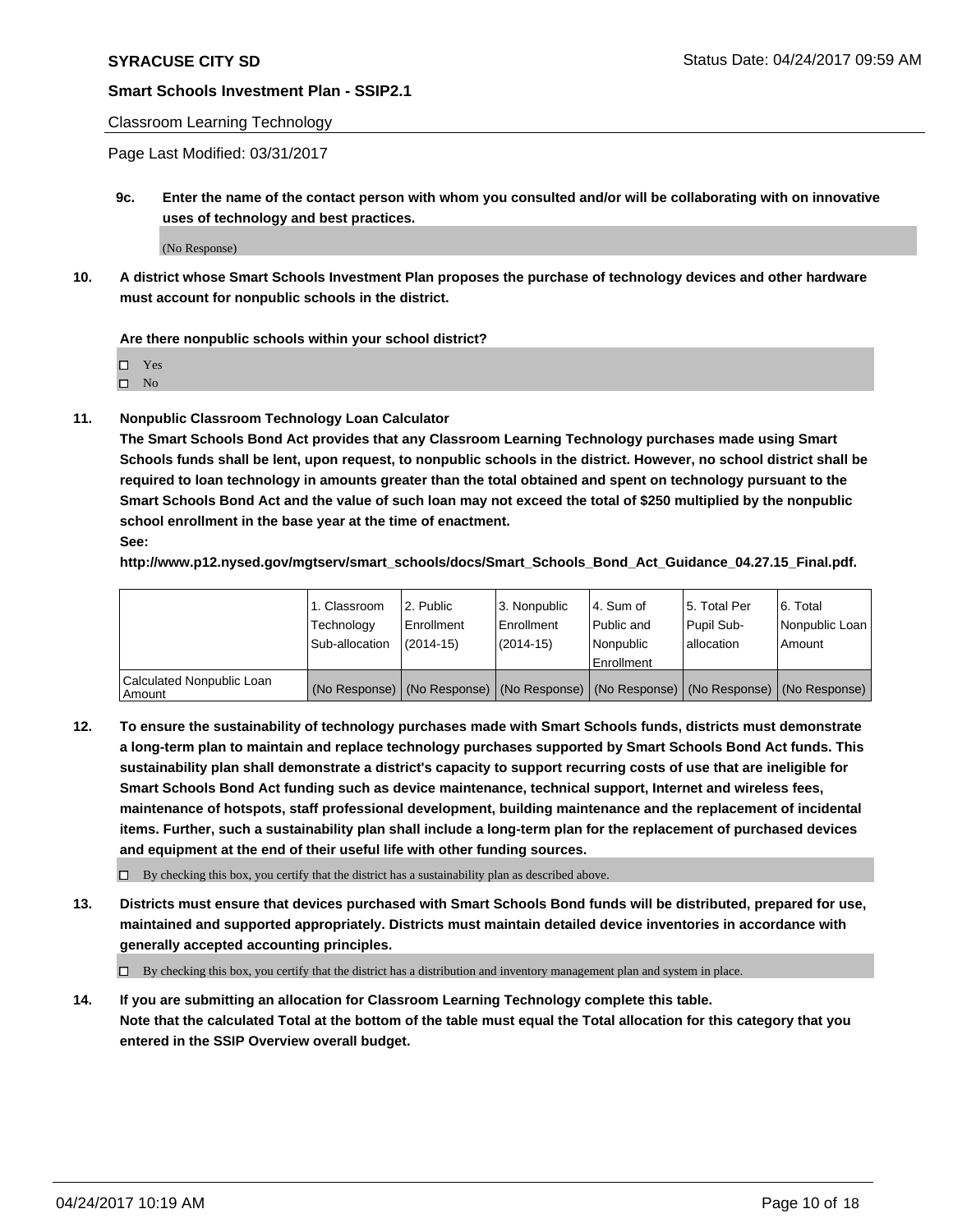# Classroom Learning Technology

Page Last Modified: 03/31/2017

|                          | Sub-Allocation |
|--------------------------|----------------|
| Interactive Whiteboards  | (No Response)  |
| Computer Servers         | (No Response)  |
| <b>Desktop Computers</b> | (No Response)  |
| <b>Laptop Computers</b>  | (No Response)  |
| <b>Tablet Computers</b>  | (No Response)  |
| <b>Other Costs</b>       | (No Response)  |
| Totals:                  | 0              |

**15. Please detail the type, quantity, per unit cost and total cost of the eligible items under each sub-category. This is especially important for any expenditures listed under the "Other" category. All expenditures must be capital-bond eligible to be reimbursed through the SSBA. If you have any questions, please contact us directly through smartschools@nysed.gov.**

**Please specify in the "Item to be Purchased" field which specific expenditures and items are planned to meet the district's nonpublic loan requirement, if applicable.**

**NOTE: Wireless Access Points that will be loaned/purchased for nonpublic schools should ONLY be included in this category, not under School Connectivity, where public school districts would list them.**

| (No Response)                    | (No Response)        | (No Response) | (No Response) | (No Response)     |
|----------------------------------|----------------------|---------------|---------------|-------------------|
| each type.                       |                      |               |               |                   |
| Repeat to add another item under |                      |               |               |                   |
| ∣type.                           |                      |               |               |                   |
| Select the allowable expenditure | Item to be Purchased | Quantity      | Cost per Item | <b>Total Cost</b> |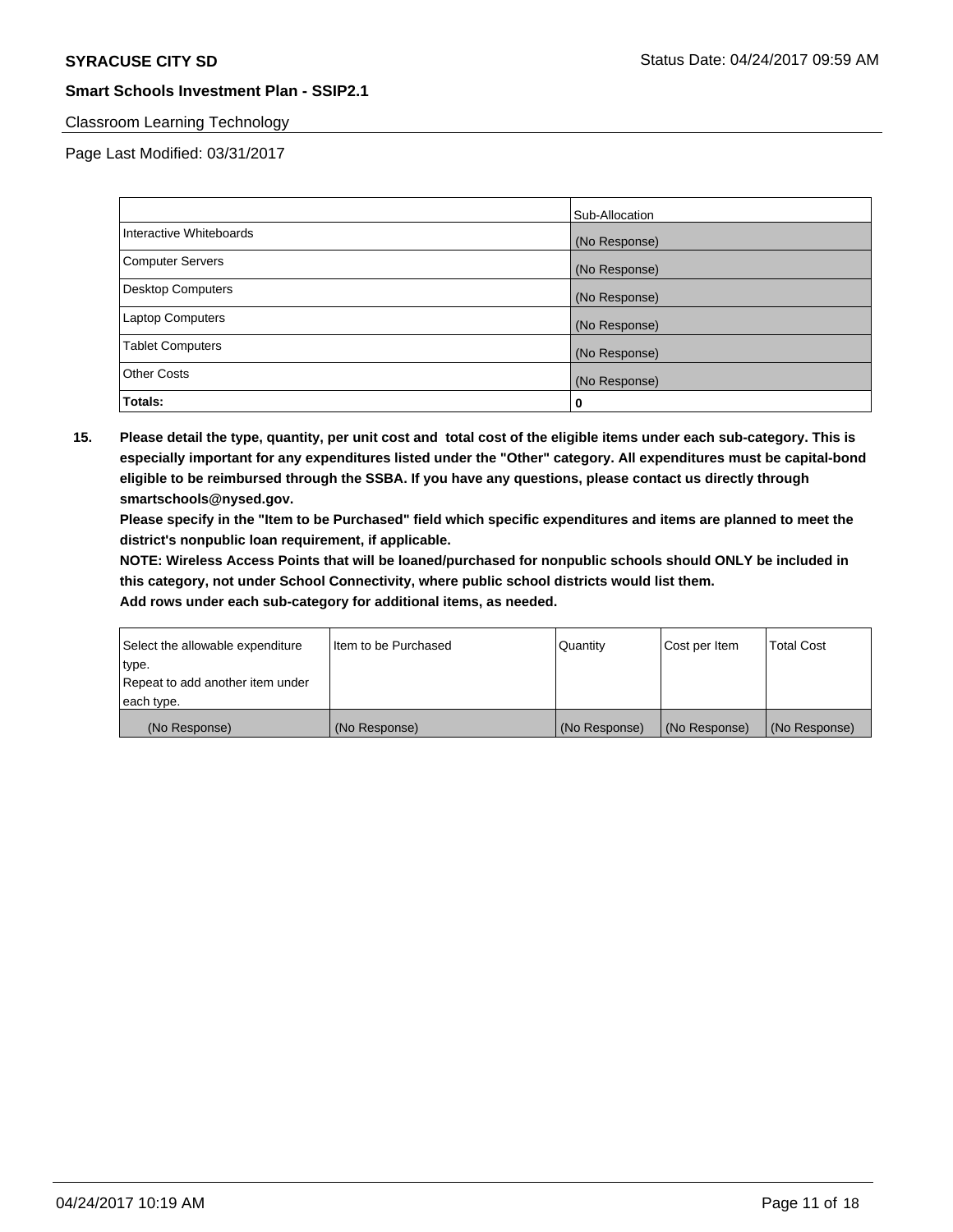#### Pre-Kindergarten Classrooms

Page Last Modified: 03/31/2017

# **Group 1**

**1. Provide information regarding how and where the district is currently serving pre-kindergarten students and justify the need for additional space with enrollment projections over 3 years.**

(No Response)

- **2. Describe the district's plan to construct, enhance or modernize education facilities to accommodate prekindergarten programs. Such plans must include:**
	- **Specific descriptions of what the district intends to do to each space;**
	- **An affirmation that pre-kindergarten classrooms will contain a minimum of 900 square feet per classroom;**
	- **The number of classrooms involved;**
	- **The approximate construction costs per classroom; and**
	- **Confirmation that the space is district-owned or has a long-term lease that exceeds the probable useful life of the improvements.**

(No Response)

**3. Smart Schools Bond Act funds may only be used for capital construction costs. Describe the type and amount of additional funds that will be required to support ineligible ongoing costs (e.g. instruction, supplies) associated with any additional pre-kindergarten classrooms that the district plans to add.**

(No Response)

**4. All plans and specifications for the erection, repair, enlargement or remodeling of school buildings in any public school district in the State must be reviewed and approved by the Commissioner. Districts that plan capital projects using their Smart Schools Bond Act funds will undergo a Preliminary Review Process by the Office of Facilities Planning.**

**Please indicate on a separate row each project number given to you by the Office of Facilities Planning.**

| Project Number |  |
|----------------|--|
| (No Response)  |  |

**5. If you have made an allocation for Pre-Kindergarten Classrooms, complete this table. Note that the calculated Total at the bottom of the table must equal the Total allocation for this category that you entered in the SSIP Overview overall budget.**

| Totals:                                  | 0              |
|------------------------------------------|----------------|
| Other Costs                              | (No Response)  |
| Enhance/Modernize Educational Facilities | (No Response)  |
| Construct Pre-K Classrooms               | (No Response)  |
|                                          | Sub-Allocation |

**6. Please detail the type, quantity, per unit cost and total cost of the eligible items under each sub-category. This is especially important for any expenditures listed under the "Other" category. All expenditures must be capital-bond eligible to be reimbursed through the SSBA. If you have any questions, please contact us directly through smartschools@nysed.gov.**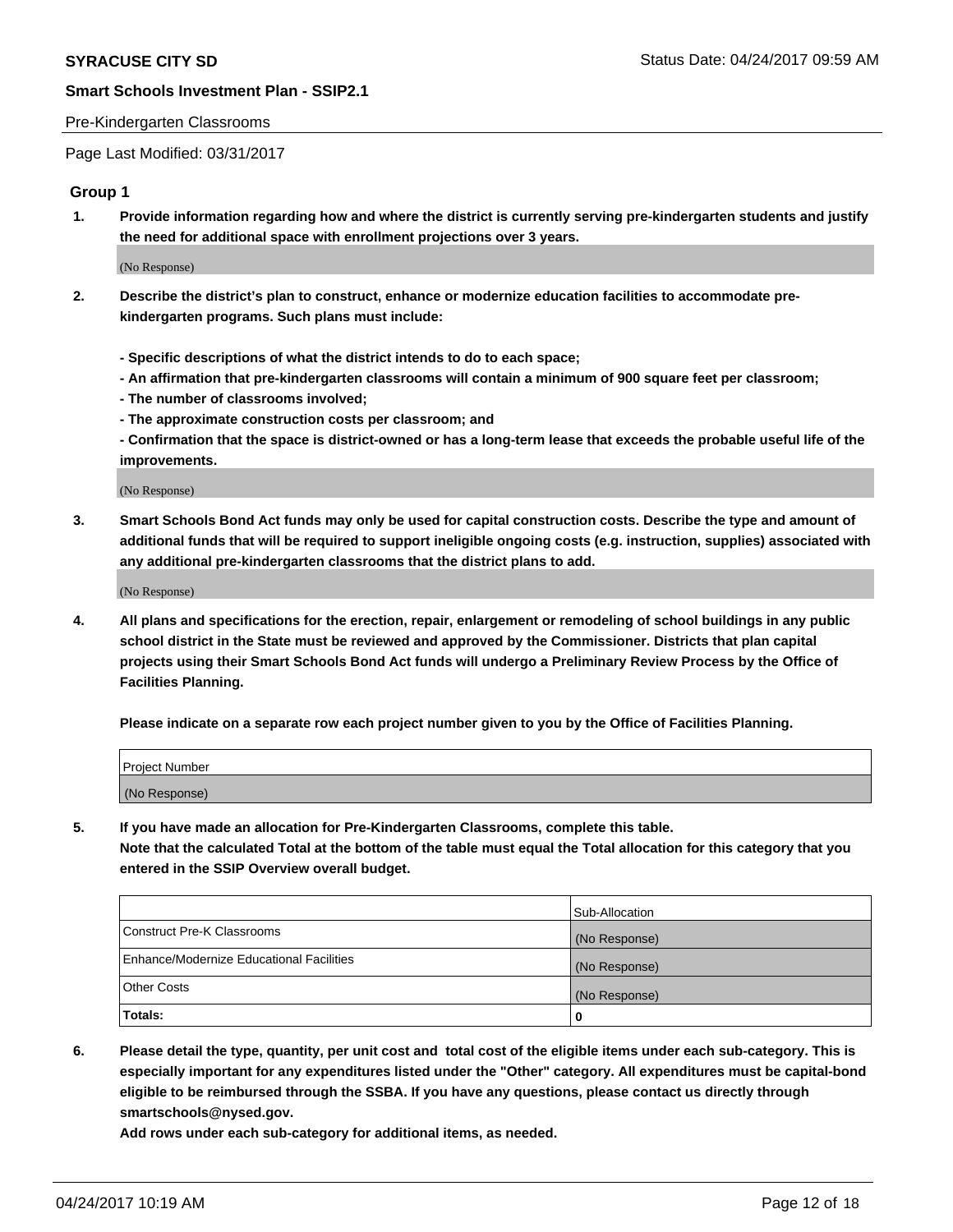# Pre-Kindergarten Classrooms

Page Last Modified: 03/31/2017

| Select the allowable expenditure | Item to be purchased | Quantity      | Cost per Item | <b>Total Cost</b> |
|----------------------------------|----------------------|---------------|---------------|-------------------|
| type.                            |                      |               |               |                   |
| Repeat to add another item under |                      |               |               |                   |
| each type.                       |                      |               |               |                   |
| (No Response)                    | (No Response)        | (No Response) | (No Response) | (No Response)     |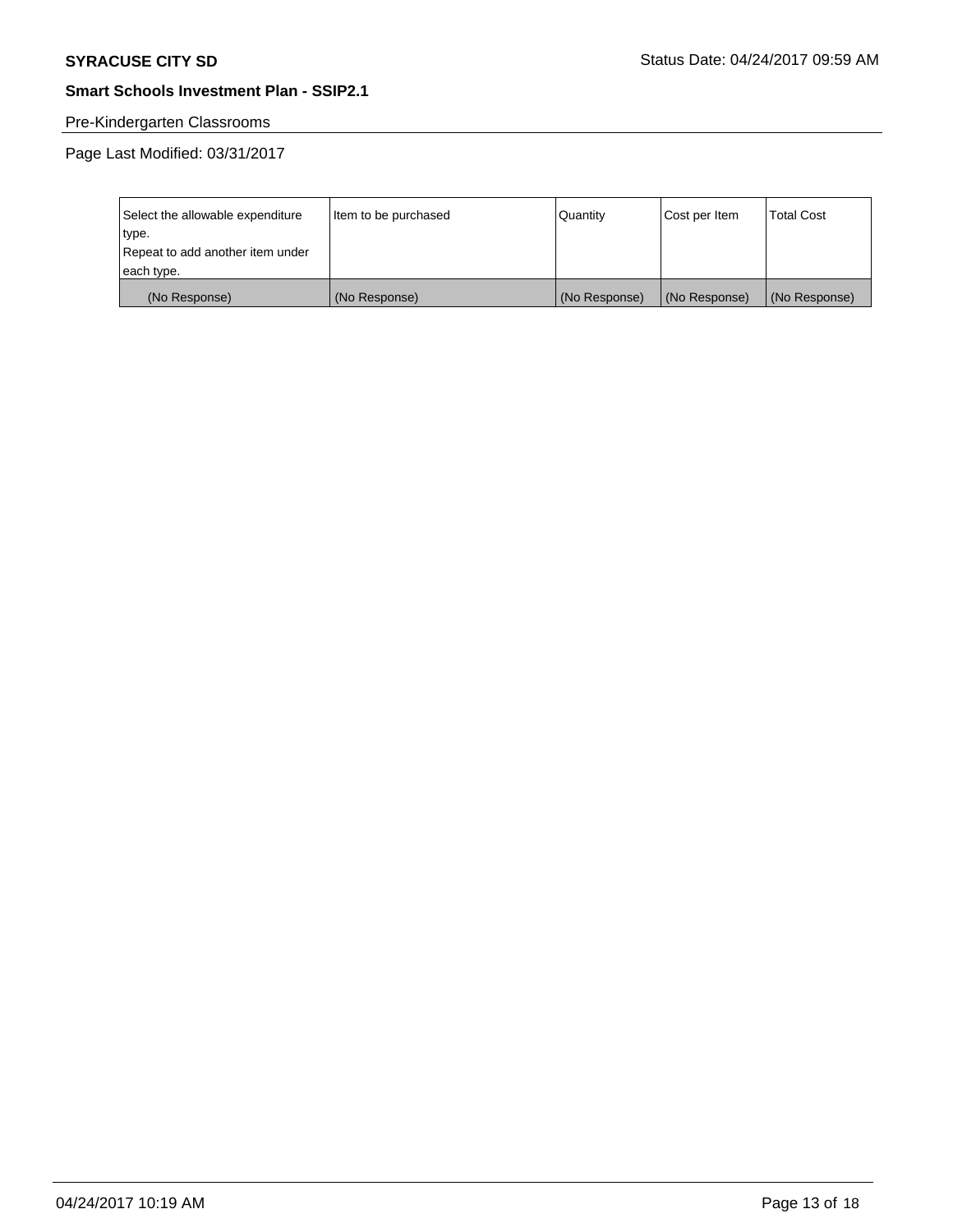#### Replace Transportable Classrooms

Page Last Modified: 03/31/2017

### **Group 1**

**1. Describe the district's plan to construct, enhance or modernize education facilities to provide high-quality instructional space by replacing transportable classrooms.**

(No Response)

**2. All plans and specifications for the erection, repair, enlargement or remodeling of school buildings in any public school district in the State must be reviewed and approved by the Commissioner. Districts that plan capital projects using their Smart Schools Bond Act funds will undergo a Preliminary Review Process by the Office of Facilities Planning.**

**Please indicate on a separate row each project number given to you by the Office of Facilities Planning.**

| Project Number |  |
|----------------|--|
| (No Response)  |  |

**3. For large projects that seek to blend Smart Schools Bond Act dollars with other funds, please note that Smart Schools Bond Act funds can be allocated on a pro rata basis depending on the number of new classrooms built that directly replace transportable classroom units.**

**If a district seeks to blend Smart Schools Bond Act dollars with other funds describe below what other funds are being used and what portion of the money will be Smart Schools Bond Act funds.**

(No Response)

**4. If you have made an allocation for Replace Transportable Classrooms, complete this table. Note that the calculated Total at the bottom of the table must equal the Total allocation for this category that you entered in the SSIP Overview overall budget.**

|                                                | Sub-Allocation |
|------------------------------------------------|----------------|
| Construct New Instructional Space              | (No Response)  |
| Enhance/Modernize Existing Instructional Space | (No Response)  |
| Other Costs                                    | (No Response)  |
| Totals:                                        | $\Omega$       |

**5. Please detail the type, quantity, per unit cost and total cost of the eligible items under each sub-category. This is especially important for any expenditures listed under the "Other" category. All expenditures must be capital-bond eligible to be reimbursed through the SSBA. If you have any questions, please contact us directly through smartschools@nysed.gov.**

| Select the allowable expenditure | Item to be purchased | Quantity      | Cost per Item | <b>Total Cost</b> |
|----------------------------------|----------------------|---------------|---------------|-------------------|
| type.                            |                      |               |               |                   |
| Repeat to add another item under |                      |               |               |                   |
| each type.                       |                      |               |               |                   |
| (No Response)                    | (No Response)        | (No Response) | (No Response) | (No Response)     |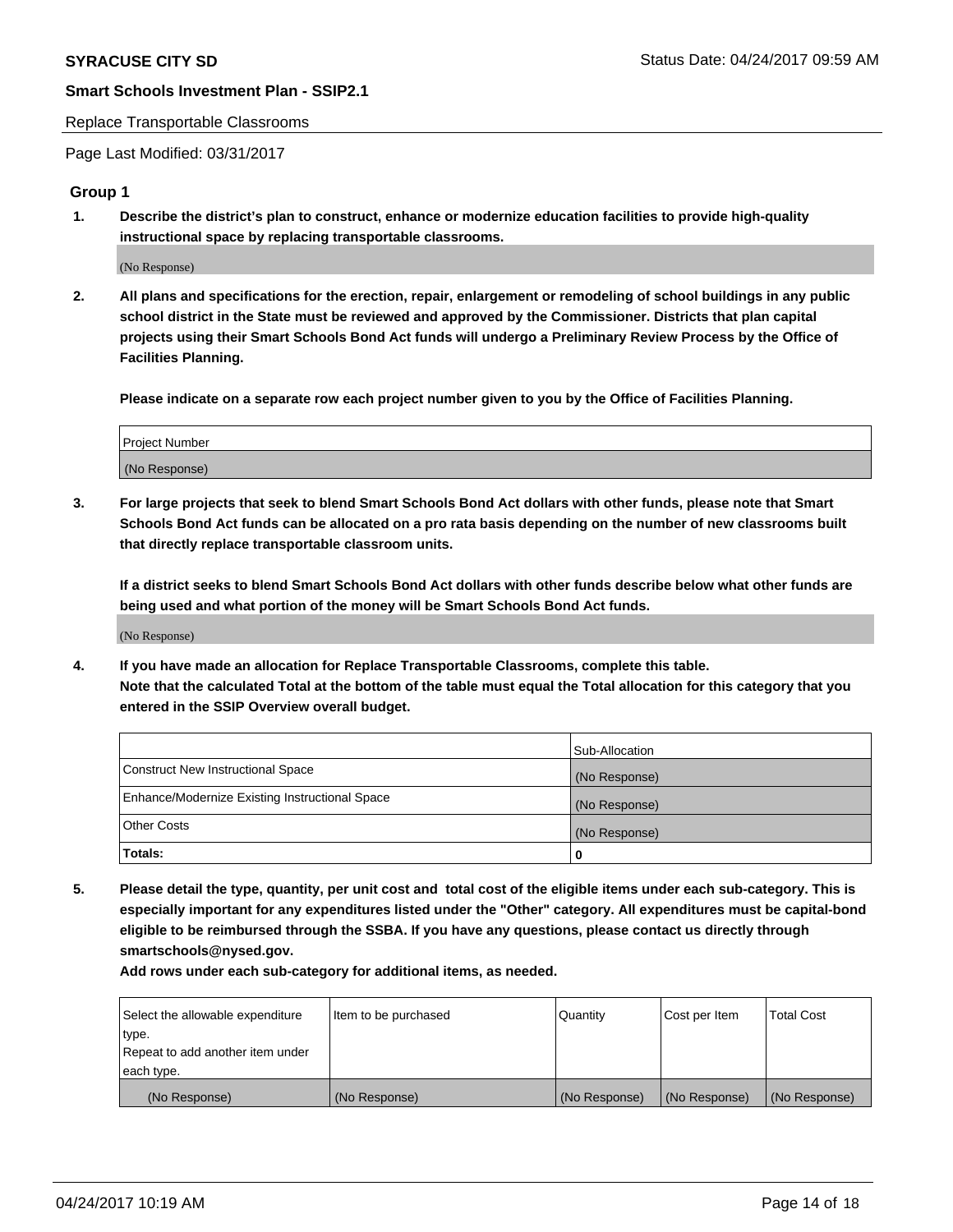#### High-Tech Security Features

Page Last Modified: 06/06/2016

### **Group 1**

**1. Describe how you intend to use Smart Schools Bond Act funds to install high-tech security features in school buildings and on school campuses.**

(No Response)

**2. All plans and specifications for the erection, repair, enlargement or remodeling of school buildings in any public school district in the State must be reviewed and approved by the Commissioner. Districts that plan capital projects using their Smart Schools Bond Act funds will undergo a Preliminary Review Process by the Office of Facilities Planning.** 

**Please indicate on a separate row each project number given to you by the Office of Facilities Planning.**

| Project Number |  |
|----------------|--|
|                |  |
| (No Response)  |  |

- **3. Was your project deemed eligible for streamlined Review?**
	- Yes  $\hfill \square$  No
- **4. Include the name and license number of the architect or engineer of record.**

| Name          | License Number |
|---------------|----------------|
| (No Response) | (No Response)  |

**5. If you have made an allocation for High-Tech Security Features, complete this table. Note that the calculated Total at the bottom of the table must equal the Total allocation for this category that you entered in the SSIP Overview overall budget.**

|                                                      | Sub-Allocation |
|------------------------------------------------------|----------------|
| Capital-Intensive Security Project (Standard Review) | (No Response)  |
| <b>Electronic Security System</b>                    | (No Response)  |
| <b>Entry Control System</b>                          | (No Response)  |
| Approved Door Hardening Project                      | (No Response)  |
| <b>Other Costs</b>                                   | (No Response)  |
| Totals:                                              | 0              |

**6. Please detail the type, quantity, per unit cost and total cost of the eligible items under each sub-category. This is especially important for any expenditures listed under the "Other" category. All expenditures must be capital-bond eligible to be reimbursed through the SSBA. If you have any questions, please contact us directly through smartschools@nysed.gov.**

| Select the allowable expenditure | Item to be purchased | Quantity      | Cost per Item | <b>Total Cost</b> |
|----------------------------------|----------------------|---------------|---------------|-------------------|
| type.                            |                      |               |               |                   |
| Repeat to add another item under |                      |               |               |                   |
| each type.                       |                      |               |               |                   |
| (No Response)                    | (No Response)        | (No Response) | (No Response) | (No Response)     |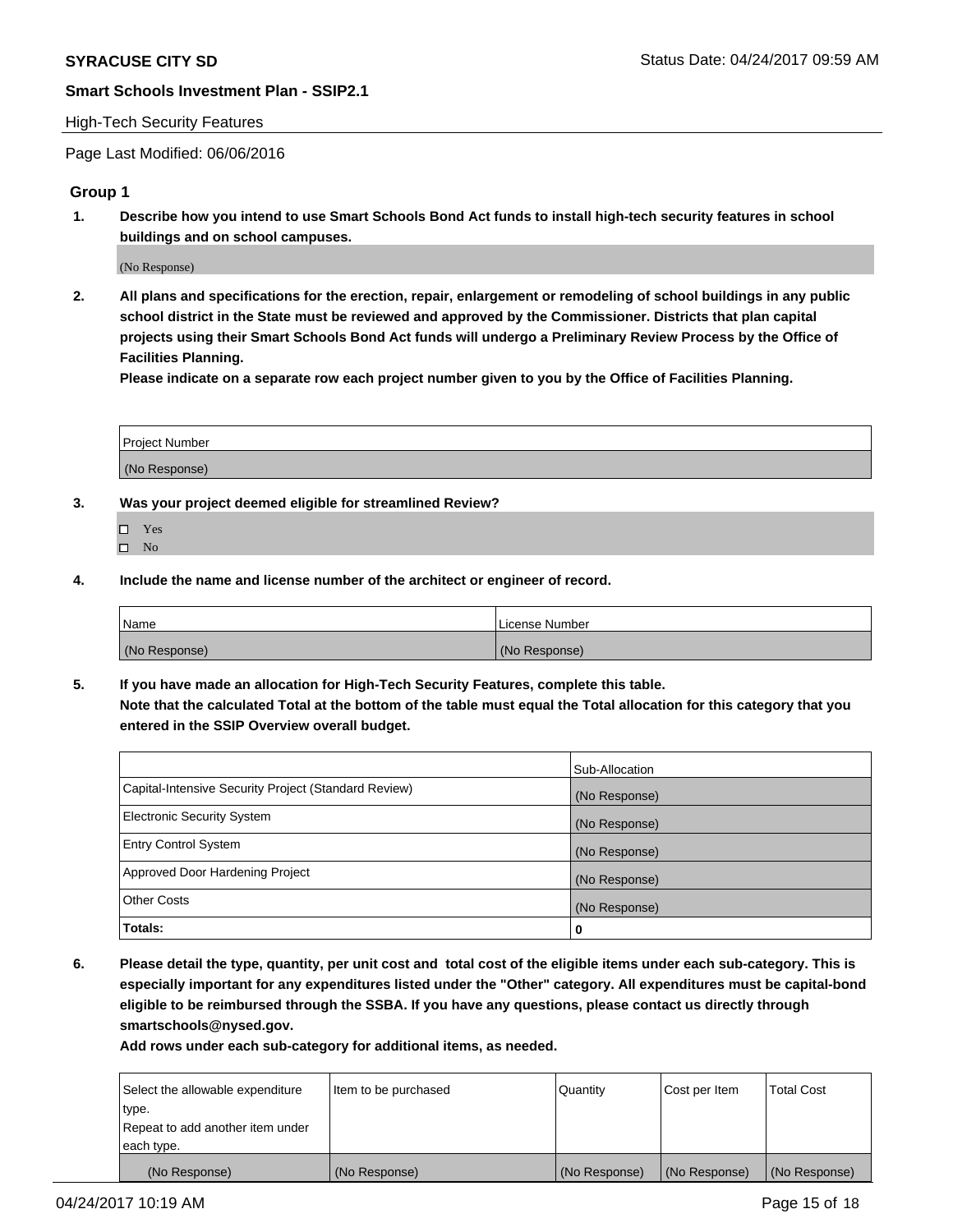# High-Tech Security Features

Page Last Modified: 06/06/2016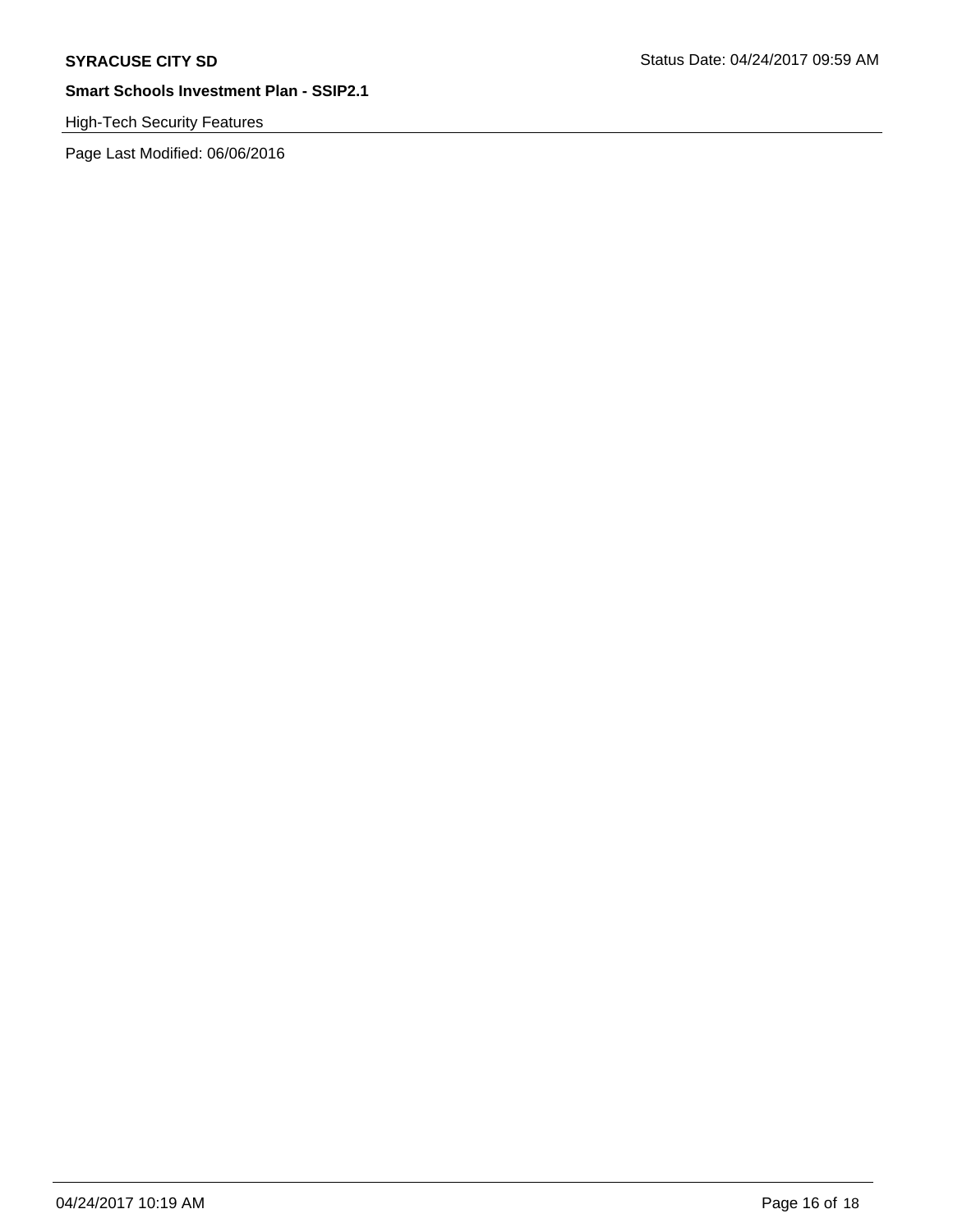Report